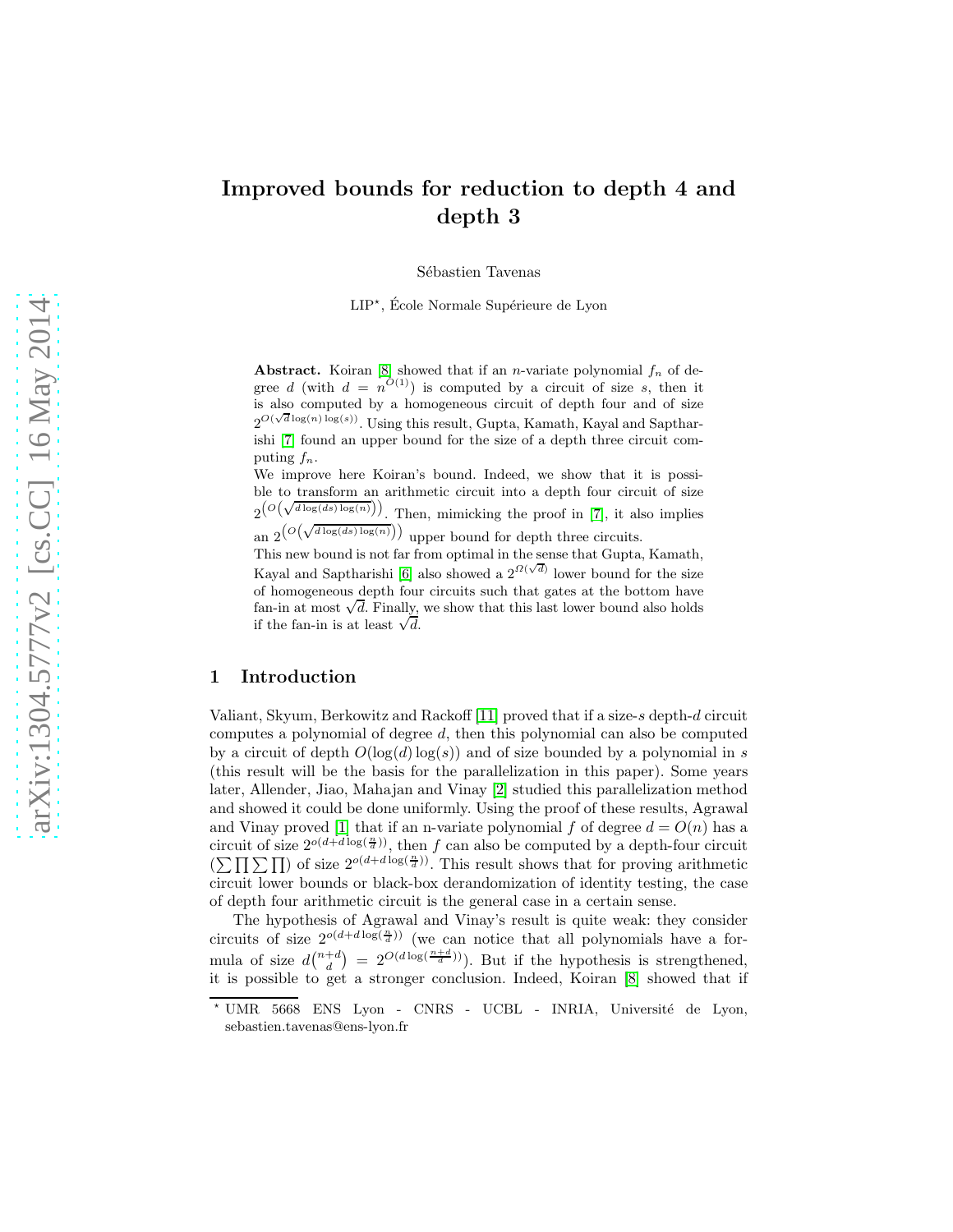a circuit is of size s, then it can be computed by a homogeneous depth-four circuit of size  $2^{O(\sqrt{d}\log(d)\log(s))}$ . For example, if the permanent family is computed by a polynomial size circuit (i.e., of size  $n^c$ ), then it is computed by a depth-four circuit of size  $2^{O(\sqrt{n}\log^2(n))}$ . These results appear as an interesting approach to lower bounds: if one finds a  $2^{\omega(\sqrt{n}\log^2(n))}$  lower bound on the size of  $\sum \prod^{[O(\sqrt{n})]} \sum \prod^{[\sqrt{n}]}$  circuits computing the permanent, then it will imply that there are no polynomial size circuits for the permanent. Moreover it could be easier to find lower bounds on the size of these particular circuits than for the general circuits. Indeed, although no superpolynomial lower bound is known for general circuits, Gupta, Kamath, Kayal and Saptharishi [\[6\]](#page-13-0) get a nearly optimal lower bound for particular depth-4 circuits for the permanent. More precisely, they showed that if a homogeneous  $\sum \prod \sum \prod$  circuit where the bottom fan-in is bounded by t computes the permanent of a matrix of size  $n \times n$ , then its size is  $2^{Q(\frac{n}{t})}$ . In particular, a  $\sum \prod^{[O(\sqrt{n})]} \sum \prod^{[\sqrt{n}]}$  circuit computing the permanent is of size  $2^{\Omega(\sqrt{n})}$ . The following year, the same authors [\[7\]](#page-14-1) improve the upper bound by transforming *n*-variate circuits of size s and depth  $d = n^{O(1)}$  into depth-3 circuits of size  $2^{\left(O(\sqrt{d \log s \log n \log d})\right)}$ , moreover if the input is a branching program (and not a circuit), the upper bound becomes  $2^{(O(\sqrt{d \log s \log n}))}$ . In particular, this result gives a depth-3 circuit of size  $2^{O(\sqrt{n}\log n)}$  computing the determinant of a matrix  $n \times n$ . Nevertheless, this result is not comparable to the depth-4 reductions since the depth-3 circuit they get is not homogeneous, and uses gates computing polynomials of very high degree. Very recently, Fournier, Limaye, Malod and Srinivasan [\[5\]](#page-13-3) showed an  $2^{O(\sqrt{d/t} \log n)}$ -lower bound for the size of the  $\sum \prod \sum \prod$  circuits, with bottom fan-in bounded by t, which compute the iterated matrix multiplication.

In this paper we improve Koiran's bound. We show that a circuit of size  $s$ can be parallelized homogeneously in depth 4 and in size  $2^{\left(O\left(\sqrt{d \log(ds) \log(n)}\right)\right)}$ such that the fan-in of each multiplication gate is bounded by  $O\left(\sqrt{d\frac{\log ds}{\log n}}\right)$ . We can notice that as  $n \leq s$ , the result implies Koiran's bound and is generally better (in the case where  $d, s = n^{\Theta(1)}$ , Koiran's bound is  $2^{O(\sqrt{n}\log^2 n)}$  while the new bound is  $2^{O(\sqrt{n}\log n)}$ . It implies that a  $2^{\omega(\sqrt{n}\log(n))}$  lower bound for depth-4 circuits computing the permanent gives a super-polynomial lower bound for general circuits computing the permanent. Moreover, using this result in Gupta, Kamath, Kayal and Saptharishi's proof instead of Koiran's result slightly improves the depth-3 upper bound. An  $n$ -variate circuit of size  $s$  and depth  $d$  is computed by a depth-3 circuit of size  $2\left(\frac{O(\sqrt{d \log(d s) \log n})}{\sqrt{d \log(d s) \log n}}\right)$ . So, we get the same bound for the reduction at depth 3 starting from an arithmetic circuit as from an arithmetic branching program. Finally in Section [7,](#page-11-0) we show, by a counting argument, that if a homogeneous  $\sum \prod \sum \Gamma$  circuit where the bottom fan-in is lower-bounded by t computes the permanent (or the determinant) of a matrix of size  $n \times n$ , then its size is  $2^{\Omega(t \log n)}$ .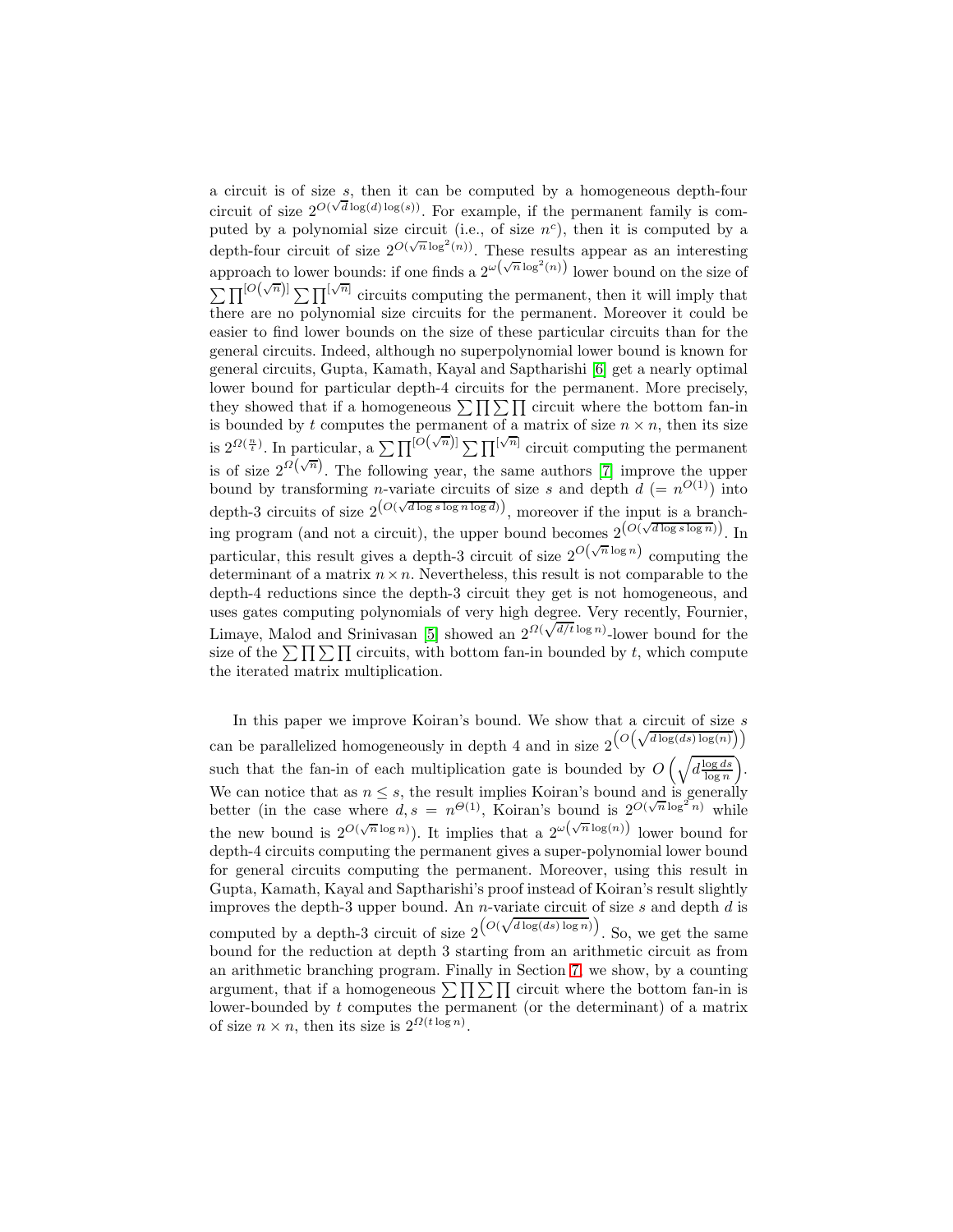## 2 Arithmetic Circuits

We give here a brief introduction to the theory of arithmetic circuits. The reader can find more detailed information in [\[12](#page-14-3)[,3](#page-13-4)[,10,](#page-14-4)[4\]](#page-13-5). In this theory, we measure the complexity of polynomial functions using arithmetic circuits.

Definition 1. An arithmetic circuit is a finite acyclic directed graph with vertices of in-degree 0 or more and exactly one vertex of out-degree 0. Vertices of in-degree 0 are called inputs and labeled by a constant or a variable. The other vertices are labeled by  $\times$  or  $+$  (or sometimes by  $\odot$  in this paper) and called computation gates (the in-degree of these gates will be also called the fan-in). The vertex of out-degree 0 is called the output. The vertices of a circuit are commonly called gates and its edges arrows. Finally, we call a formula, an arithmetic circuit such that the underlying graph is a tree.

A ⊙-gate corresponds to a multiplication-by-a-scalar gate. The fan-in of such a gate will be always 2 and at least one of its inputs corresponds to a constant (we will give a syntactic restriction just after the next definition).

Each gate of a circuit computes a polynomial (defined by induction). The polynomial computed by a circuit corresponds to the polynomial computed by the output of this circuit. For a gate  $\alpha$ , we denote  $[\alpha]$  the polynomial computed by this gate. In fact, for some proofs, we will use circuits with several outputs (each one corresponds to an out-degree 0 gate).

**Definition 2.** The size of a circuit is its number of gates. The depth is the maximal length of a directed path from an input to an output. The degree of a qate is defined recursively: constant inputs labelled by 0 are of degree  $-\infty$ , other constant inputs are of degree 0, any variable input is of degree 1, the degree of a  $+$ -gate is the maximum of the incoming degrees and the degree of a  $\times$ -gate (or  $a \odot$ -gate) is the sum of the incoming degrees.

A circuit is called homogeneous is for each  $+$ -gate  $\alpha$ , all the inputs of  $\alpha$  have same degree.

<span id="page-2-0"></span>We can now put a restriction for the ⊙-gates. For each one of these gates, one of its two children has to be of degree 0.

Remark 1. In the following, we will assume that the computation gates will never compute the zero polynomial. If it is the case, it is sufficient to replace this gate by an input gate labelled by the constant 0.

For a given circuit we will consider graphs called parse trees. A parse tree corresponds, in the spirit, to the computation of one particular monomial.

**Definition 3.** The set of parse trees of a circuit  $C$  is defined by induction on its size:

• If  $C$  is of size 1 it has only one parse tree, itself.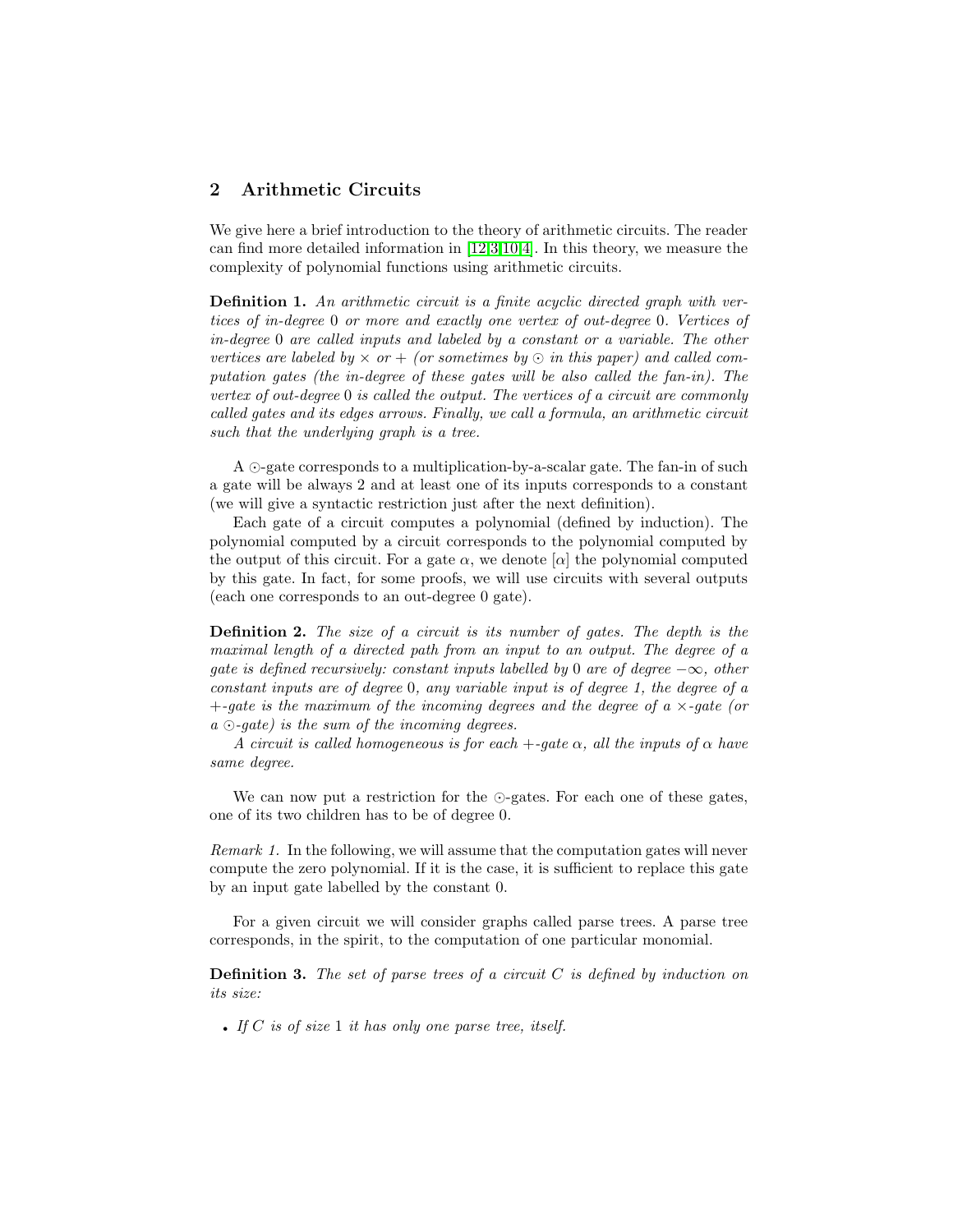- If the output gate o of C is a +-gate whose inputs are the gates  $\alpha_1, \ldots, \alpha_k$ , then the parse trees of C are obtained by choosing, for an arbitrary  $i \leq k$ , a parse tree of the sub-circuit rooted in  $\alpha_i$  and the arrow from  $\alpha_i$  to the output o.
- If the output gate o of C is a  $\times$ -gate or an  $\odot$ -gate whose inputs are the gates  $\alpha_1, \ldots, \alpha_k$ , the parse trees of C are obtained by taking for each  $i \leq k$ , one disjoint copie of a parse tree of the sub-circuit rooted in  $\alpha_i$ , and the arrows from all  $\alpha_i$  to the output o.

For example, the following circuit



has six parse trees.



We can notice that the size of a parse tree can be exponentially larger that the one of the original circuit. It will not be a problem in this paper. However, it is possible to avoid this increase using multiplicatively disjoint circuits as it is done in [\[9\]](#page-14-5).

At each parse tree, we can associate the monomial which corresponds to the product of the leaves.

The next lemma is proved in [\[9\]](#page-14-5).

**Lemma 1.** A polynomial  $f$  computed by a circuit  $C$  equals the sum of the monomials of the parse trees:

$$
f = \sum_{T \text{ parse}} m(T)
$$

where  $m(T)$  is the monomial associated to the tree T.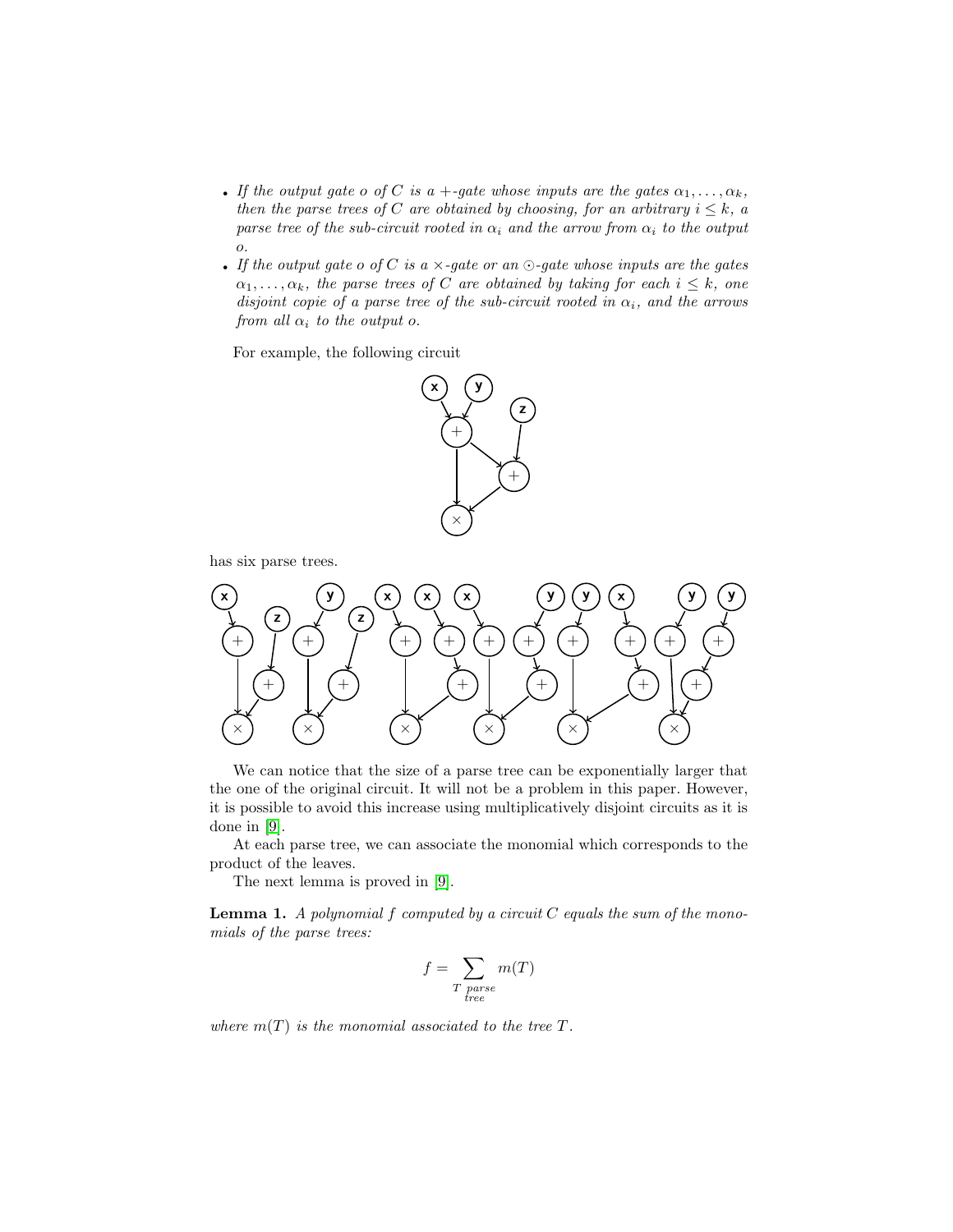We will use some convenient notations which are defined in [\[7\]](#page-14-1). A depth-4 circuit such that gates are multiplication gates at level one and three and addition gates at levels two and four are denoted  $\sum \prod \sum \prod$  circuits. Furthermore,  $\alpha \sum \prod^{[\alpha]} \sum \prod^{\beta]}$  circuit is a  $\sum \prod \sum \prod$  circuit such that the fan-in of the multiplication gates at level 3 is bounded by  $\alpha$ , and the fan-in of the multiplication gates at level 1 is bounded by  $\beta$ . For example, a  $\sum \prod^{[\alpha]} \sum \prod^{[\beta]}$  circuit computes a polynomial of the form:

$$
\sum_{i=1}^{t} \prod_{j=1}^{a_i} \sum_{k=1}^{u_{i,j}} \prod_{l=1}^{b_{i,j,k}} x_{i,j,k,l}
$$

where  $a_i \leq \alpha$ ,  $b_{i,j,k} \leq \beta$ .

Finally, in the following, we want to transform some circuits. The underlying ring will be the same for the new circuit. Moreover, it can be noticed that the following results (except for Proposition [1](#page-4-0) and Corollary [1\)](#page-4-1) hold for any commutative ring.

## 3 Upper bounds

<span id="page-4-2"></span>Here, we state the main theorem of this paper.

**Theorem 1.** Let  $f$  be an n-variate polynomial computed by a circuit of size  $s$ and of degree d. Then f is computed by a  $\sum \prod^{[O(\alpha)]} \sum \prod^{[\beta]}$  circuit C of size  $2^{O\left(\sqrt{\frac{d \log n}{\log(ds) \log n}}\right)}$  where  $\alpha = \sqrt{\frac{d \log n}{\log ds}}$  and  $\beta = \sqrt{\frac{\log ds}{\log n}}$ . Furthermore, if f is homogeneous, it will be also the case for C.

<span id="page-4-0"></span>The previous theorem can be directly applied for the permanent.

**Theorem 2.** If the  $n \times n$  permanent is computed by a circuit of size polynomial in n, then it is also computed by a  $\sum \prod^{[O(\sqrt{n})]} \sum \prod^{[O(\sqrt{n})]}$  circuit of size  $2^{O(\sqrt{n}\log(n))}$ .

In their paper [\[7\]](#page-14-1), Gupta, Kamath, Kayal and Saptharishi used the previous  $2^{\sqrt{d}\log^2(s)}$  bound [\[8\]](#page-14-0) for parallelizing at depth 3. They showed that:

**Proposition 1 (Theorem 1.1 in [\[7\]](#page-14-1)).** Let  $f(x) \in \mathbb{Q}[x_1, \ldots, x_n]$  be an nvariate polynomial of degree  $d = n^{O(1)}$  computed by an arithmetic circuit of size s. Then it can also be computed by a  $\sum \prod_{i=1}^{n}$  circuit of size  $2^{O(\sqrt{d \log n \log s} \log d)}$ with coefficients coming from  $\mathbb{Q}$ .

<span id="page-4-1"></span>In fact, their proof is divided into three parts. First they transform circuits into depth-4 circuits, then they transform depth-4 circuits into depth-5 circuits using only sum and exponentiation gates. And finally they transform these last circuits into depth-3 circuits. Using Theorem [1](#page-4-2) instead of Theorem 4.1 in their paper improves the first part of their proof. That implies a small improvement of Theorem 1.1 in [\[7\]](#page-14-1):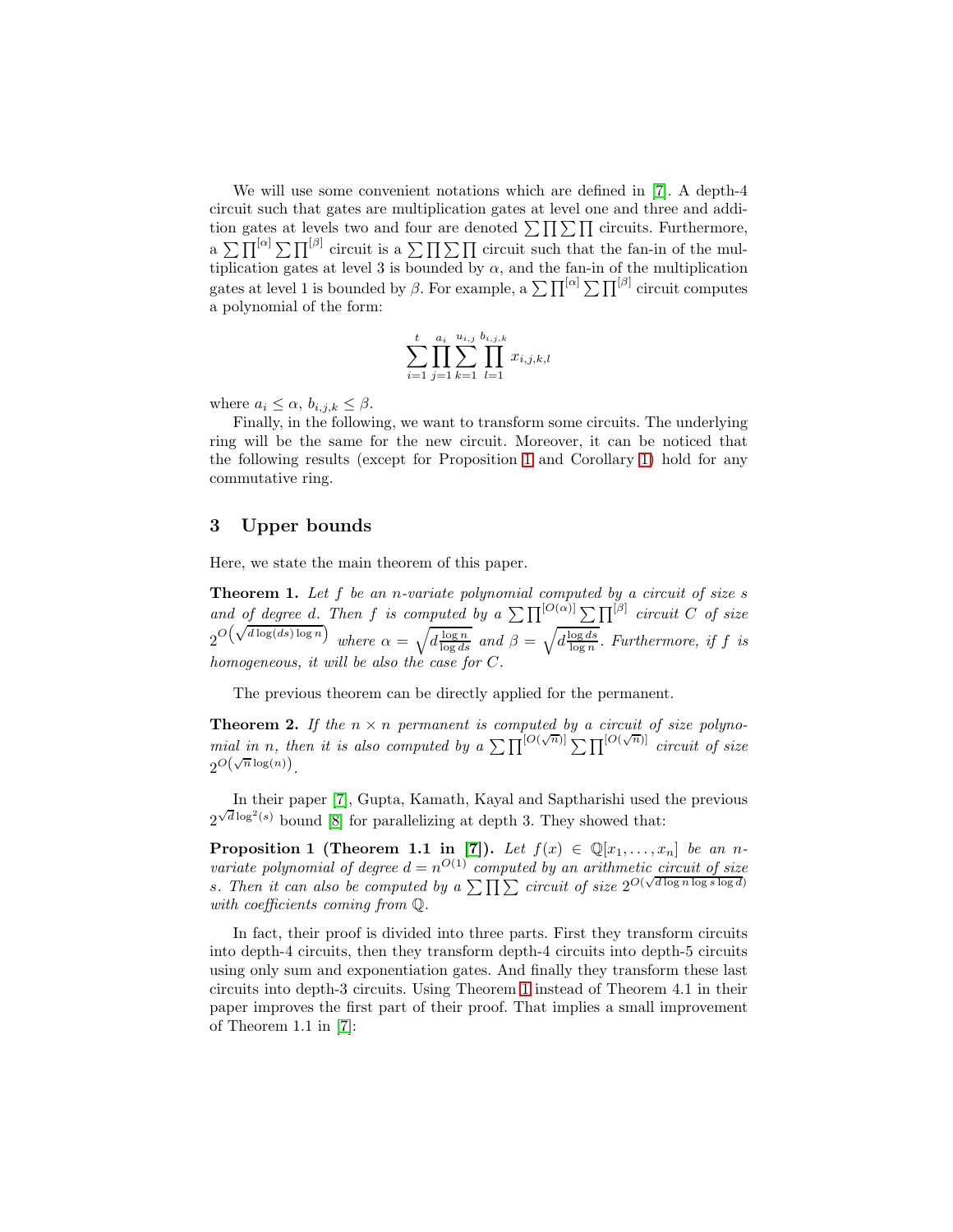**Corollary 1.** Let  $f(x) \in \mathbb{Q}[x_1, \ldots, x_n]$  be an n-variate polynomial of degree  $d = n^{O(1)}$  computed by an arithmetic circuit of size s. Then it can also be computed by a  $\sum \prod \sum$  circuit of size  $2^{O(\sqrt{d \log n} \log s)}$  with coefficients coming from Q.

Finally, the use of the rationnals is important in the third part of their proof. It will not be important in this paper.

### 4 Useful propositions

<span id="page-5-0"></span>For proving Theorem [1,](#page-4-2) we will need the following propositions.

The next result is folklore. A proof can be found in [\[2\]](#page-13-1).

**Proposition 2.** If f is a degree-d polynomial computed by a  $\{+, \times\}$ -circuit C of size s such that the fan-in of each  $+$ -gate is unbounded and the fan-in of each  $\times$ -gate is bounded by 2, then there exists a circuit C of size  $s(d+1)^2$  with  $d+1$ outputs  $O_0, O_1, \ldots, O_d$  such that:

- the fan-in of each  $+$ -gate is unbounded,
- the fan-in of each  $\times$ -gate is bounded by 2,
- for each i, the gate  $O_i$  computes the homogeneous part of f of degree i,
- <span id="page-5-1"></span> $\bullet$   $\ddot{C}$  is homogeneous,

Lemma 2. In a homogeneous circuit, all the gates compute homogeneous polynomials. Moreover, the degree of each gate equals the degree of the homogeneous polynomial computed by this gate.

Proof. We show this lemma by induction on the underlying graph.

- The lemma is true for all the input gates.
- If  $\alpha$  is a +-gate of inputs  $\alpha_1, \ldots, \alpha_p$ , then by homogeneity, these inputs have the same degree d. By induction hypothesis, the gates  $\alpha_1, \ldots, \alpha_p$  compute some homogeneous polynomials of degree d. So  $[\alpha]$  is a homogeneous polynomial of degree d or  $-\infty$ . By the remark [1,](#page-2-0) the degree of [ $\alpha$ ] is d.
- If  $\alpha$  is a  $\times$ -gate (or a  $\odot$ -gate) of inputs  $\alpha_1, \ldots, \alpha_p$ , then by induction hypothesis the polynomials  $[\alpha_1], \ldots, [\alpha_p]$  are homogeneous and their degrees correspond to the degrees of  $\alpha_1, \ldots, \alpha_p$ . Hence  $[\alpha]$  is homogeneous and the degree of  $\alpha$  equals the degree of  $\alpha$ .

We define  $\times$ -balanced  $\{\times, +, \odot\}$ -circuits.

**Definition 4.** A  $\{x, +, \odot\}$ -circuit C is called  $x$ -balanced if and only if all the following properties are verified:

- the fan-in of each  $\times$ -gate is at most 5,
- the fan-in of each  $+$ -gate is unbounded,
- the fan-in of each  $\odot$ -gate is at most 2,
- for each  $\times$ -gate  $\alpha$ , each one of its arguments is of degree at most half of the degree of  $\alpha$ .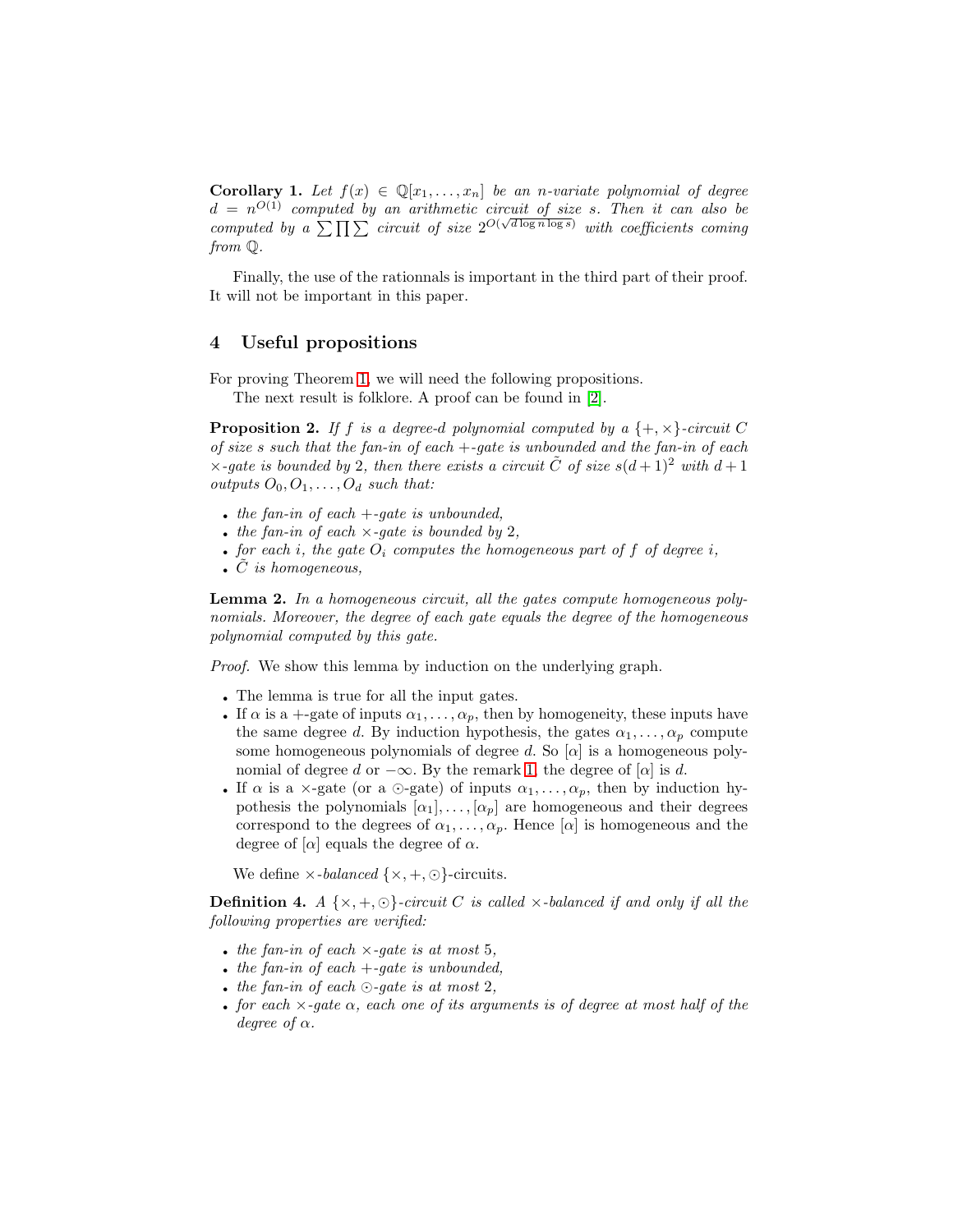The last condition can not be true for the multiplication by a scalar. It is the reason, we introduced the operator ⊙.

The next proposition was found by Agrawal and Vinay [\[1\]](#page-13-2). It slightly strengthens Valiant, Skyum, Berkowitz and Rackoff's famous result [\[11\]](#page-14-2) by adding a constraint on all the ×-gates.

<span id="page-6-1"></span>Proposition 3. Let f be a homogeneous degree-d polynomial computed by a size-s circuit  $\tilde{C}$  verifying the four points of the conclusion of Proposition [2.](#page-5-0) Then f is computed by a homogeneous  $\times$ -balanced  $\{\times, +, \odot\}$ -circuit of size  $s^6 + s^4 + 1$ and of degree d.

We present a proof of it in Section [5](#page-6-0) as the statement above is slightly different from the one we can find in [\[1\]](#page-13-2) or in [\[10\]](#page-14-4) (the constants are a bit improved).

**Corollary 2.** Let  $f$  be a polynomial of degree  $d$  computed by a circuit of size s. Then f is computed by a  $\{+, \times\}$ -circuit of size  $(sd)^{O(1)}$  and of depth  $O(\log(s) \log(d))$  where each + and  $\times$ -gate is of fan-in 2.

## <span id="page-6-0"></span>5 Proof of Proposition [3](#page-6-1)

Let f be a homogeneous polynomial computed by a circuit  $\tilde{C}$  of size s such that

- the fan-in of each  $+$ -gate is unbounded,
- the fan-in of each  $\times$ -gate is bounded by 2,
- $C$  is homogeneous.

First, we can assume that all the internal vertices are of positive degree. To do that, we just have to replace recursively each gate such that all entries are of degree 0 by the constant value of this gate. Then, by homogeneity, constants can not be entries of a  $+$ -gate. Then, for each  $\times$ -gate such that one entry is a constant, we replace the ×-gate by a scalar ⊙-gate. We can notice that this transformation does not increase the size of the circuit. Second, we can reorder the children of the  $\times$ -gates and of the ⊙-gates such that for each one of these gates, the degree of the rightmost child is larger or equals the degree of the other child. We get a circuit  $C_1$  of size s.

We define now a new circuit  $C_2$  which satisfies the criteria of the proposition. For each pair of gates  $\alpha$  and  $\beta$  in  $C_1$ , we define the gate  $(\alpha; \beta)$  in  $C_2$  as follows (we will see after how to compute it):

- If  $\beta$  is a leaf, then  $[(\alpha;\beta)]$  equals the sum of the parse trees rooted in  $\alpha$  such that  $\beta$  appears in the rightmost path (i.e., the leaf of the rightmost path corresponds to the gate  $\beta$ ).
- If  $\beta$  is not a leaf, then  $[(\alpha;\beta)]$  equals the sum of the parse trees rooted in  $\alpha$  such that  $\beta$  appears in the rightmost path and where the subtree rooted in this rightmost gate  $\beta$  is deleted. That is as if we replace the rightmost appearance of the gate  $\beta$  by the input 1 and we compute  $[(\alpha;\beta)]$  with  $\beta=1$ a leaf.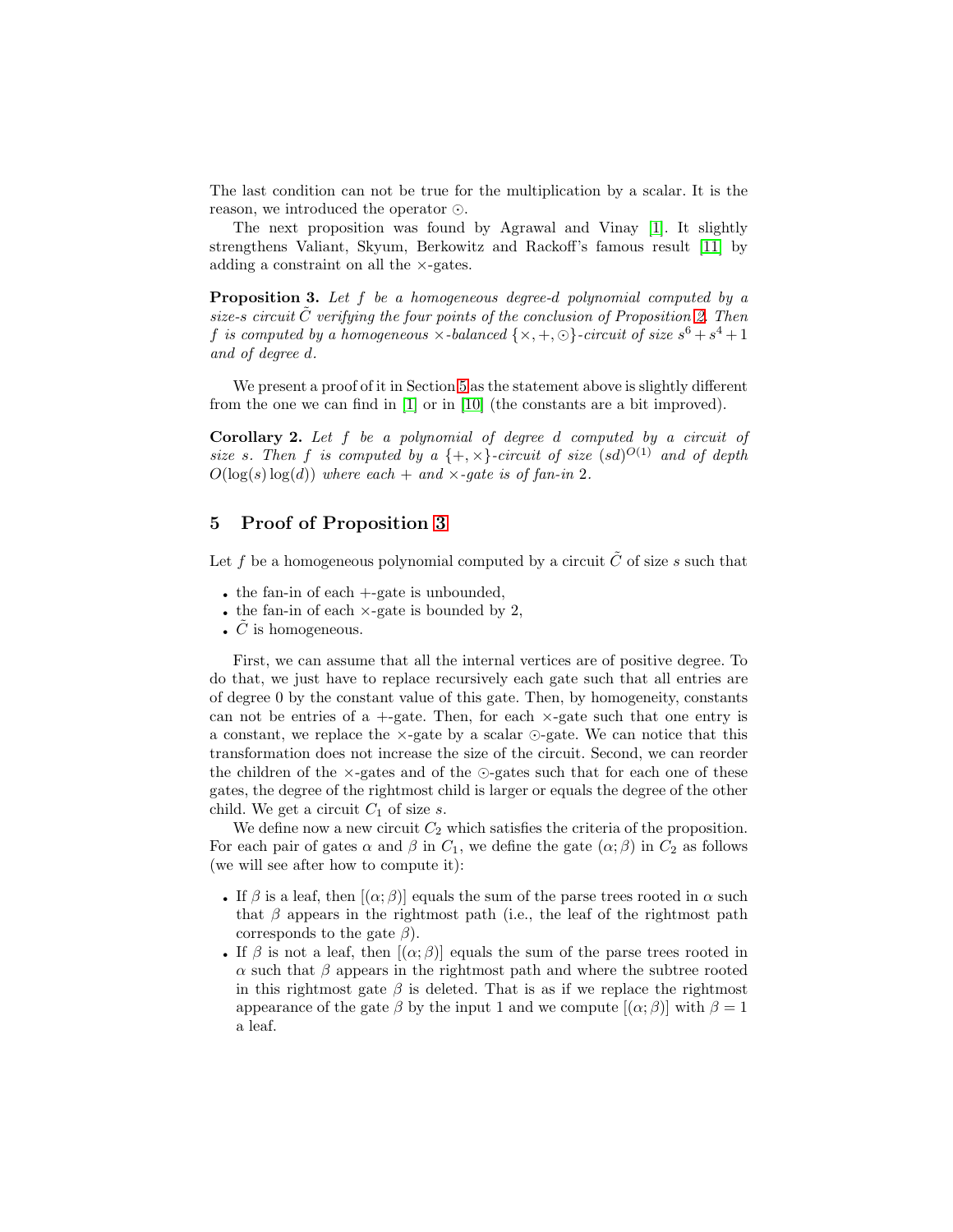We notice here that it is easy to get the polynomial computed by the gate  $\alpha$ :

$$
[\alpha] = \sum_{T_{\alpha \text{ parse tree}}}
$$
 value $(T_{\alpha})$   
= 
$$
\sum_{l \text{ leaf of } C_1} \sum_{\substack{T_{\alpha} \text{ parse tree s.t.} \\ \text{the rightmost leaf of } T_{\alpha} \\ \text{is a copy of } l}} \text{value}(T_{\alpha})
$$
  
= 
$$
\sum_{l \text{ leaf of } C_1} [(\alpha; l)].
$$

We can notice that the number of parse trees can be exponential but the last sum is of polynomial size.

Now, we show how one can compute the value of the gates  $(\alpha; \beta)$ .

- If  $\beta$  does not appear on the rightmost path of a parse tree rooted in  $\alpha$ , then  $(\alpha; \beta) = 0.$
- In the case  $\alpha = \beta$ , if  $\alpha$  is a leaf, then  $(\alpha, \beta) = \alpha$  and else  $(\alpha, \beta) = 1$ .
- Otherwise  $\alpha$  and  $\beta$  are two different gates and  $\alpha$  is not a leaf. If  $\alpha$  is a +-gate, then  $[(\alpha;\beta)]$  is simply the sum of all  $[(\alpha',\beta)]$ , where  $\alpha'$  is a child of  $\alpha$ .
- If  $\alpha$  is a  $\odot$ -gate, then one child is a constant c and the other child is a gate  $\alpha'$ . Then  $(\alpha; \beta)$  is simply the scalar operation  $[(\alpha; \beta)] = [(c, c)] \odot [(\alpha'; \beta)].$
- If  $\alpha$  is a  $\times$ -gate. There are two cases.
	- First case:  $\beta$  is a leaf. Then  $deg(\alpha) > deg(\beta)$  and  $deg(\beta) < 1$ . On each rightmost path ending on  $\beta$  of a parse tree rooted in  $\alpha$ , there exists exactly one  $\times\text{-gate}\ \gamma$  and its right child on this path  $\gamma_r$  such that:

<span id="page-7-0"></span>
$$
\deg(\gamma) > \frac{1}{2}\deg(\alpha) \ge \deg(\gamma_r). \tag{1}
$$

Conversely, we notice that for each gate  $\gamma$  satisfying [\(1\)](#page-7-0), if  $[(\alpha, \gamma)]$  and  $[(\gamma_r; \beta)]$  are not zero, then  $\gamma$  is on a rightmost path from  $\alpha$  to  $\beta$ . Then,

$$
[(\alpha;\beta)] = \sum_{l \text{ leaf}, \gamma \times \text{-gate verifying } (1)} [(\alpha;\gamma)][(\gamma_l;l)][(\gamma_r;\beta)].
$$

As  $\beta$  is a leaf,  $deg(\alpha; \beta) = deg(\alpha)$ . Using [\(1\)](#page-7-0):

$$
\deg(\alpha; \gamma) = \deg(\alpha) - \deg(\gamma) < \deg(\alpha)/2
$$
\n
$$
\deg(\gamma_r; \beta) = \deg(\gamma_r) \leq \deg(\alpha)/2
$$
\n
$$
\deg(\gamma_l; l) = \deg(\gamma_l) \leq \deg(\gamma_r) \leq \deg(\alpha)/2.
$$

Consequently,  $[(\alpha, \beta)]$  is computed by a depth-2 circuit of size at most  $s^2 + 1$ : a +-gate, of fan-in  $s^2$ , where each child is a  $\times$ -gate of fan-in 3. Each child of these ×-gates is of degree at most the half of the degree of the ×-gate.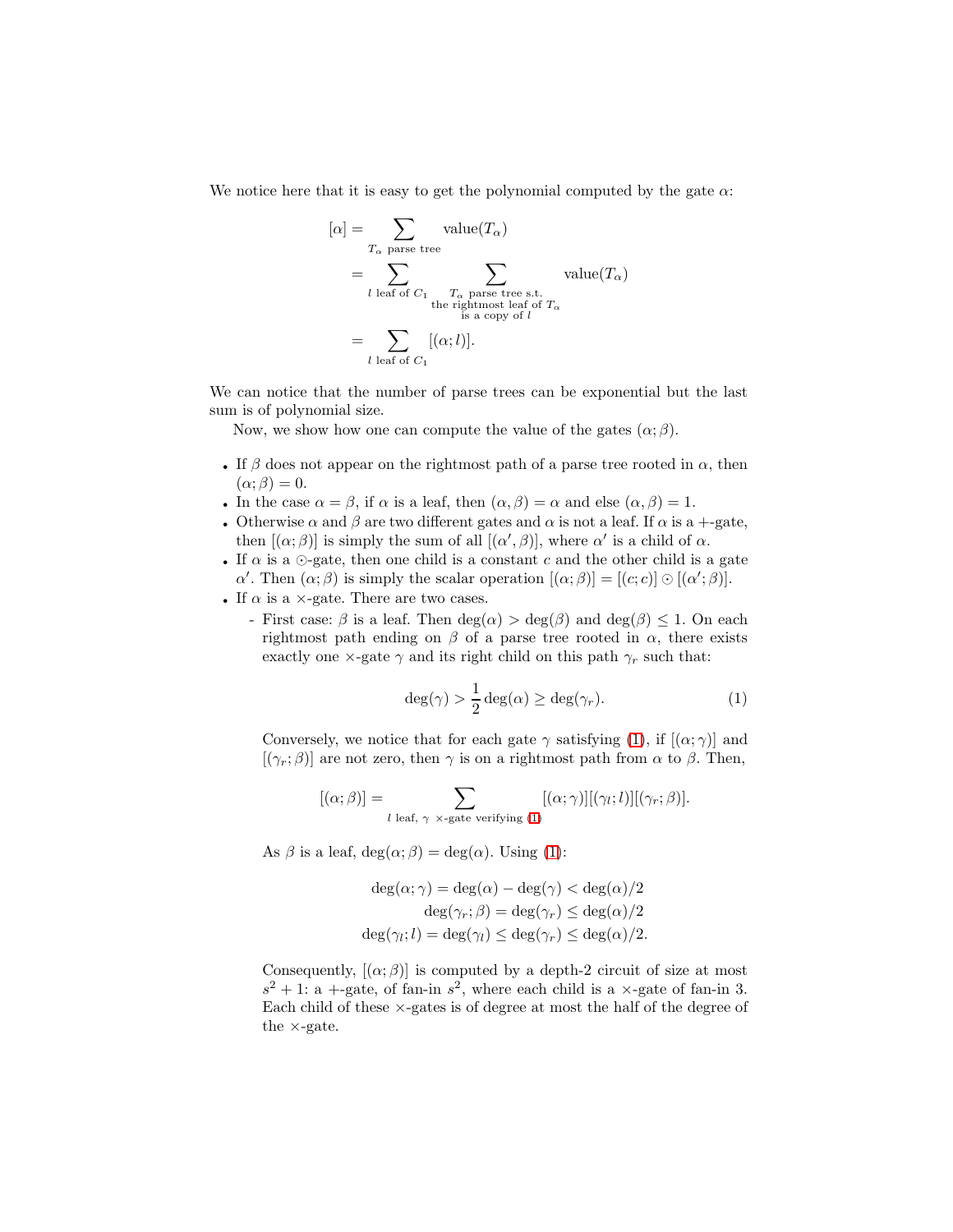- Second case:  $\beta$  is not a leaf. Then there exists on every rightmost paths rooted in  $\alpha$  a  $\times$ -gate  $\gamma$  and its child on this path  $\gamma_r$  such that:

<span id="page-8-1"></span><span id="page-8-0"></span>
$$
\deg(\gamma) \ge (\deg(\alpha) + \deg(\beta))/2 > \deg(\gamma_r). \tag{2}
$$

Then by the same argument,

$$
[(\alpha;\beta)] = \sum_{l \text{ leaf}, \gamma \times \text{-gate verifying } (2)} [(\alpha;\gamma)][(\gamma_l;l)][(\gamma_r;\beta)]. \tag{3}
$$

We have this time with [\(2\)](#page-8-0):

$$
\deg(\alpha; \beta) = \deg(\alpha) - \deg(\beta)
$$

$$
\deg(\alpha; \gamma) = \deg(\alpha) - \deg(\gamma) \le (\deg(\alpha) - \deg(\beta))/2
$$

$$
\deg(\gamma_r; \beta) = \deg(\gamma_r) < (\deg(\alpha) - \deg(\beta))/2.
$$

The problem here is that the degree of  $(\gamma_i; l)$  could be larger than  $(\deg(\alpha)-\deg(\beta))/2$ . The gate  $\alpha$  is a ×-gate and its left child is of positive degree (otherwise  $\alpha$  would be a  $\odot$ -gate). Hence,  $\deg(\alpha;\beta) > \deg(\gamma_l;l)$ . If  $\gamma_l$  is of degree at most 1 (and so exactly 1 since  $\gamma$  is not a  $\odot$ -gate), then  $(\alpha;\beta)$  is of degree at least 2. The computation of the gate  $(\alpha;\beta)$  by the formula [\(3\)](#page-8-1) works (i.e., the degree of  $(\gamma_l; l)$  is smaller than half of the degree of  $(\alpha;\beta)$ ). Otherwise, the degree of  $\gamma<sub>l</sub>$  is at least 2 and at most  $deg(\alpha;\beta)$ . As l is a leaf, we can apply the first case to the gate  $\gamma_l$  (even if  $\gamma_l$  is not a  $\times$ -gate). There exists also on every rightmost paths ending on l and rooted in  $\gamma_l$  a  $\times$ -gate  $\mu$  and its child on this path  $\mu_r$  such that:

<span id="page-8-2"></span>
$$
\deg(\mu) > \deg(\gamma_l)/2 \ge \deg(\mu_r). \tag{4}
$$

Then,

$$
[(\gamma_l;l)] = \sum_{\substack{l_2 \text{ leave of } C_1 \\ \mu \times \text{-gate verifying (4)}} [(\gamma_l;\mu)][(\mu_l;l_2)][(\mu_r;l)].
$$

And so,

$$
[(\alpha;\beta)] = \sum_{l,l_2,\gamma,\mu} [(\alpha;\gamma)][(\gamma_r;\beta)][(\gamma_l;\mu)][(\mu_l;l_2)][(\mu_r;l)]. \qquad (5)
$$

where the sum is taken over all  $l, l_2$  leaves of  $C_1$ ,  $\gamma \times$ -gate verifying [\(2\)](#page-8-0) and  $\mu \times$ -gate verifying [\(4\)](#page-8-2).

The degrees of the gates  $(\gamma_l; \mu)$ ,  $(\mu_l; l_2)$  and  $(\mu_r; l_1)$  are bounded by half of the degree of  $\gamma_l$ . Hence,  $[(\alpha;\beta)]$  is computed by a depth-2 size- $s^4 + 1$ circuit. The ×-gates are of fan-in bounded by 5 and the degree of their children is bounded by half their degree.

Consequently, for each gates  $\alpha$  and  $\beta$  in  $C_1$ , the gate  $(\alpha; \beta)$  is computed in  $C_2$  by a sub-circuit of size at most  $s^4 + 1$ . At the end we get a circuit of size at most  $s^6 + s^2$  which computes all gates  $(\alpha; \beta)$ . Finally, f is computed by a circuit of size bounded by  $s^6 + s^2 + 1$ .

That proves the proposition.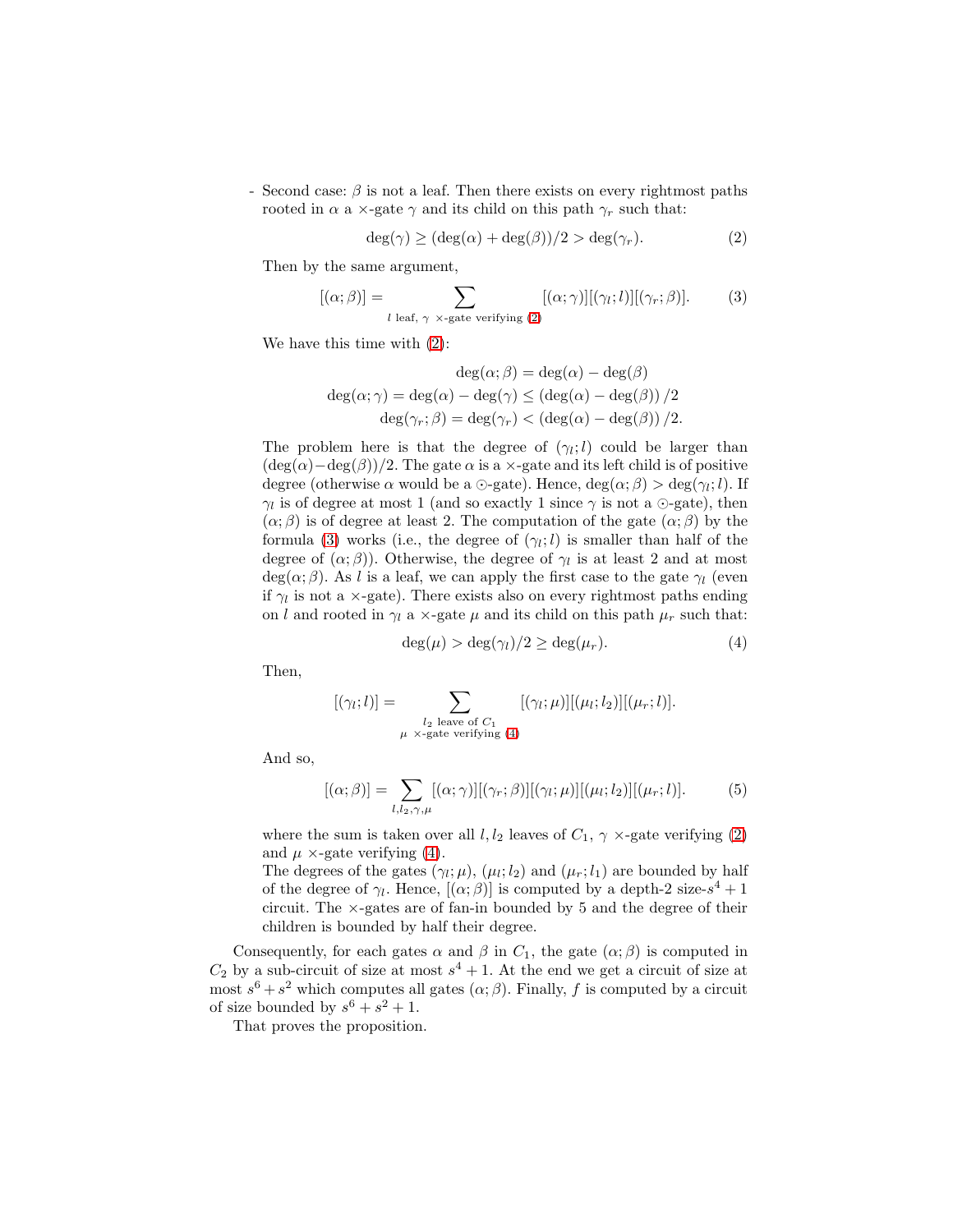### <span id="page-9-2"></span>6 Proof of Theorem [1](#page-4-2)

For realizing the reduction to depth four, Koiran begins by transforming the circuit into an equivalent arithmetic branching program. Then, he parallelizes the branching program, and finally comes back to the circuits. The problem with this strategy is that the transformation from circuits to branching programs requires an increase in the size of our object. If the circuit is of size s, our new branching program is of size  $s^{\log(d)}$ . Here, the approach is to directly parallelize the circuit without using arithmetic branching programs in intermediate steps.

 $\sqrt{d}$  and gates of larger degree. Furthermore, a circuit such that the degree of The idea is to split the circuit into two parts: gates of degree lower than each gate is bounded by  $\sqrt{d}$  computes a degree- $\sqrt{d}$  polynomial and so can be written as a sum of at most  $s^{O(\sqrt{d})}$  monomials. Then, if each part of our circuit computes polynomials of degrees bounded by  $\sqrt{d}$ , we just have to get the two depth-2 circuits and connect them together. The main difficulty comes from the fact it is not always true that the sub-circuit obtained by the gates of degree larger than  $\sqrt{d}$  is of degree smaller than  $\sqrt{d}$ . For example, for the comb graph with  $n - 1$  ×-gates and n variable inputs:

$$
x_1\cdot(x_2\cdot(x_3\cdot(\ldots)))
$$

the degree of the first part is  $\sqrt{n}$ , but the degree of the second one is  $n - \sqrt{n}$ . In fact, we will show that this problem does not happen if we just consider  $\times$ -balanced graphs. In this case, the two parts have a degree bounded by  $\sqrt{d}$ .

<span id="page-9-0"></span> $\sqrt{d}$ . It will give a sharper result. Moreover, following ideas from [\[7\]](#page-14-1), we are going to cut not exactly at level

**Lemma 3.** Let  $f$  be a homogeneous n-variate polynomial of degree  $d$  computed by a homogeneous  $\times$ -balanced  $\{\times, +, \odot\}$ -circuit C of size  $\sigma$ . Then f is computed by a homogeneous  $\sum \prod^{[15a]} \sum \prod^{[\frac{d}{a}]}$  circuit of size  $1 + {\binom{\sigma+15a}{15a}} + \sigma + \sigma {\binom{n+\frac{d}{a}}{\frac{d}{a}}} + n$ for any positive constant a smaller than d.

<span id="page-9-1"></span>To get nicer expressions, we will use the following consequence of Stirling's formula: (A proof appears in [\[1\]](#page-13-2))

#### Lemma 4.

$$
\binom{k+l}{l} = 2^{O\left(l+l\log\frac{k}{l}\right)}
$$

First, let us see how Lemma [3](#page-9-0) implies Theorem [1.](#page-4-2)

*Proof (Proof of Theorem [1\)](#page-4-2).* Let f be an *n*-variate polynomial computing by a circuit of size s and degree d. Let  $C$  be the homogeneous circuit for the poly-nomial that we get by Proposition [2.](#page-5-0) The circuit  $\tilde{C}$  is of size  $t = s(d+1)^2$  and computes all polynomials  $f_0, \ldots, f_d$  where  $f_i$  is the homogeneous part of f of degree *i*. Then by Proposition [3,](#page-6-1) for each  $i \leq d$ , there exists a homogeneous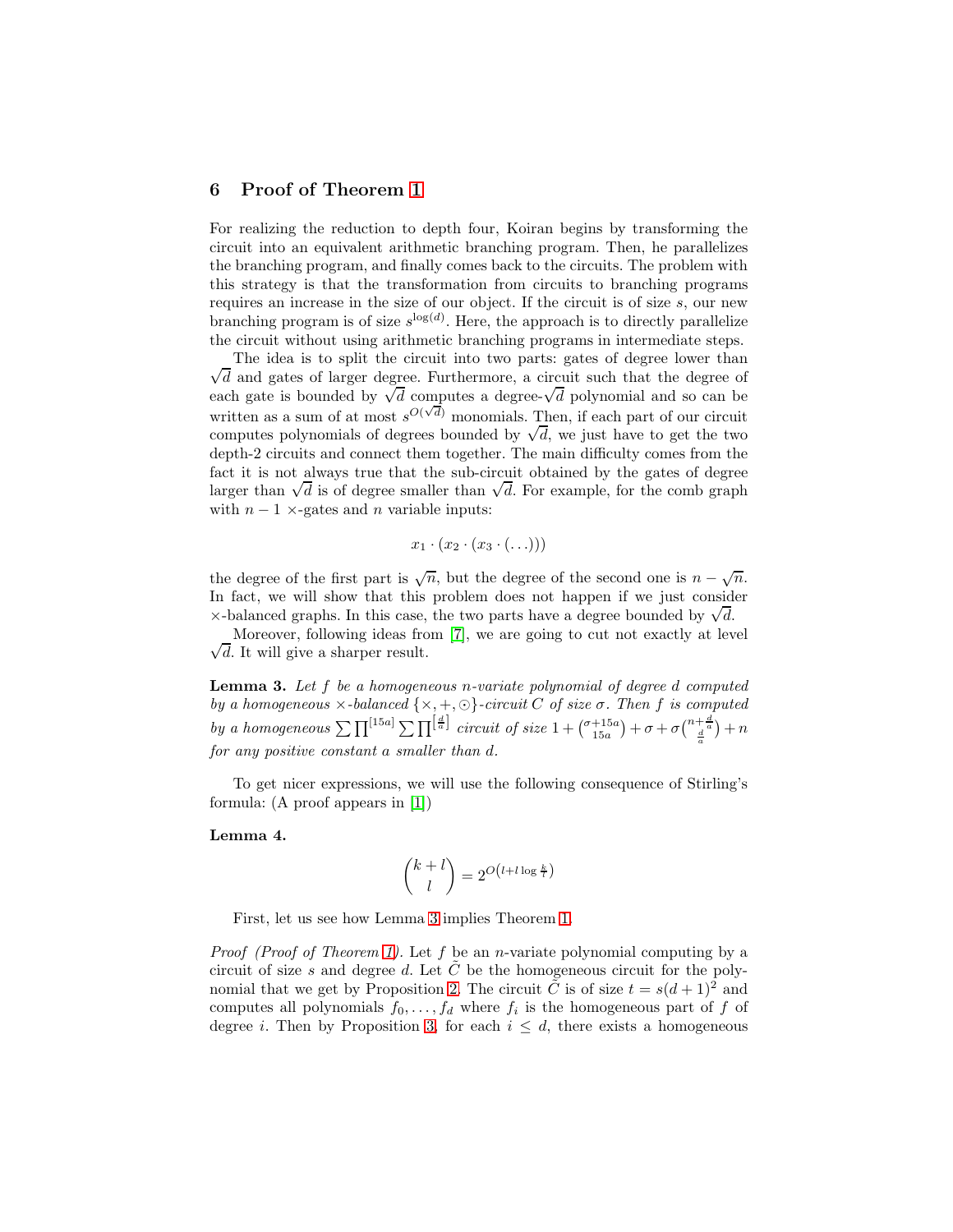$\times$ -balanced circuit C of size  $\sigma = t^6 + t^4 + 1$  computing  $f_i$ . We apply Lemma [3](#page-9-0) for the circuit C with  $a = \sqrt{d \frac{\log n}{\log \sigma}}$ . Using Lemma [4](#page-9-1) we get a homogeneous  $\sum \prod^{[O(\alpha)]} \sum \prod^{[\beta]}$  circuit of size  $1 + {\binom{\sigma+15a}{15a}} + \sigma + \sigma {\binom{n+\frac{d}{a}}{\frac{d}{a}}} + n = 2^{O(\sqrt{d \log \sigma \log n}})$ with  $\alpha = \sqrt{d \frac{\log n}{\log \sigma}}$  and  $\beta = \sqrt{d \frac{\log \sigma}{\log n}}$ . At the end, we just have to add together homogeneous parts  $f_i$ . As  $\sigma = O(s^6 d^{12})$ , it gives a  $2^{O(\sqrt{d \log(ds) \log n}})$  upper bound for the size.

Proving Lemma [3](#page-9-0) will complete the proof.

*Proof (Proof of Lemma [3\)](#page-9-0).* We define  $C_1$  and  $C_2$  subcircuits of C as follows.  $C_1$ is the subcircuit of C we get by keeping only gates of C of degree  $\langle \frac{d}{a} \rangle$ . Circuit  $C_2$  is made up of the remaining gates (i.e., those of degree  $\geq \frac{d}{a}$ ) and of the inputs of these gates. These inputs are the only gates which belong both in  $C_1$  and in  $C_2$ .

Each gate  $\alpha$  of  $C_1$  has degree at most  $\frac{d}{a}$ , so computes a polynomial of degree at most  $\frac{d}{a}$ . By homogeneity of C, the polynomial computed in  $\alpha$  is homogeneous. Consequently,  $\alpha$  is a homogeneous sum of at most  $\binom{n+\frac{d}{a}}{\frac{d}{a}}$  monomials, and so, can be computed by a homogeneous depth-2 circuit of size  $1 + {n + \frac{d}{d} \choose \frac{d}{d}} + n$  (The "1" encodes the  $+$ -gate, the "n" encodes the input gates, and the remainder encodes the  $\times$ -gates).

We are going to show now that the degree of  $C_2$  is bounded by 15a.

Let  $\delta$  be the degree of  $C_2$ . There exists a degree- $\delta$  monomial m in  $C_2$ . Let T be a parse tree computing m.

We can notice that a gate of  $C_2$  can occur in many parse trees, and that in a parse tree one could find several copies of a gate of  $C_2$ .

We partition the set of  $\times$ -gates of T into 3 sets:

- $\mathcal{G}_0 = \{ \alpha \in T | \alpha \text{ is a } \times \text{-gate and all children of } \alpha \text{ are leaves of } T \}$
- $\mathcal{G}_1 = {\alpha \in T | \alpha \text{ is a } \times \text{-gate and exactly one child of } \alpha \text{ is not a leaf}}$
- $\mathcal{G}_2 = {\alpha \in T | \alpha \text{ is a } \times \text{-gate and at least two children of } \alpha \text{ are not leaves}}.$

Then, if we consider the sub-tree  $S$  of  $T$  where the gates of  $S$  are exactly the gates of T which do not appear in  $C_1$ , then  $\mathcal{G}_0$  are leaves of S,  $\mathcal{G}_1$  are internal vertices of fan-in 1 and  $\mathcal{G}_2$  are internal vertices of fan-in at least 2.

The proof is in two parts. First we upperbound the size of the sets  $\mathcal{G}_0$ ,  $\mathcal{G}_1$ and  $\mathcal{G}_2$ . Then, we upperbound the degree of m.

In  $C$ , by Lemma [2,](#page-5-1) the degree of  $m$  is at least the sum of the degrees of the gates of  $\mathcal{G}_0$  (since two of these gates can not appear on the same path). Each one of these gates is in  $C_2$ , so is of degree at least  $\frac{d}{a}$  in C. As m is of degree at most d in C, it means that the number of gates in  $\mathcal{G}_0$  is at most a.

In  $C$ , alway by Lemma [2,](#page-5-1) the degree of  $m$  is at least the sum of the degrees of the leaves of  $C_2$  directly connected to a gate of  $\mathcal{G}_1$ . For each gate  $\alpha$  of  $\mathcal{G}_1$ , exactly one of its inputs  $\beta$  is in  $C_2$ , hence of degree at least  $\frac{d}{a}$  in C. By Proposition [3,](#page-6-1)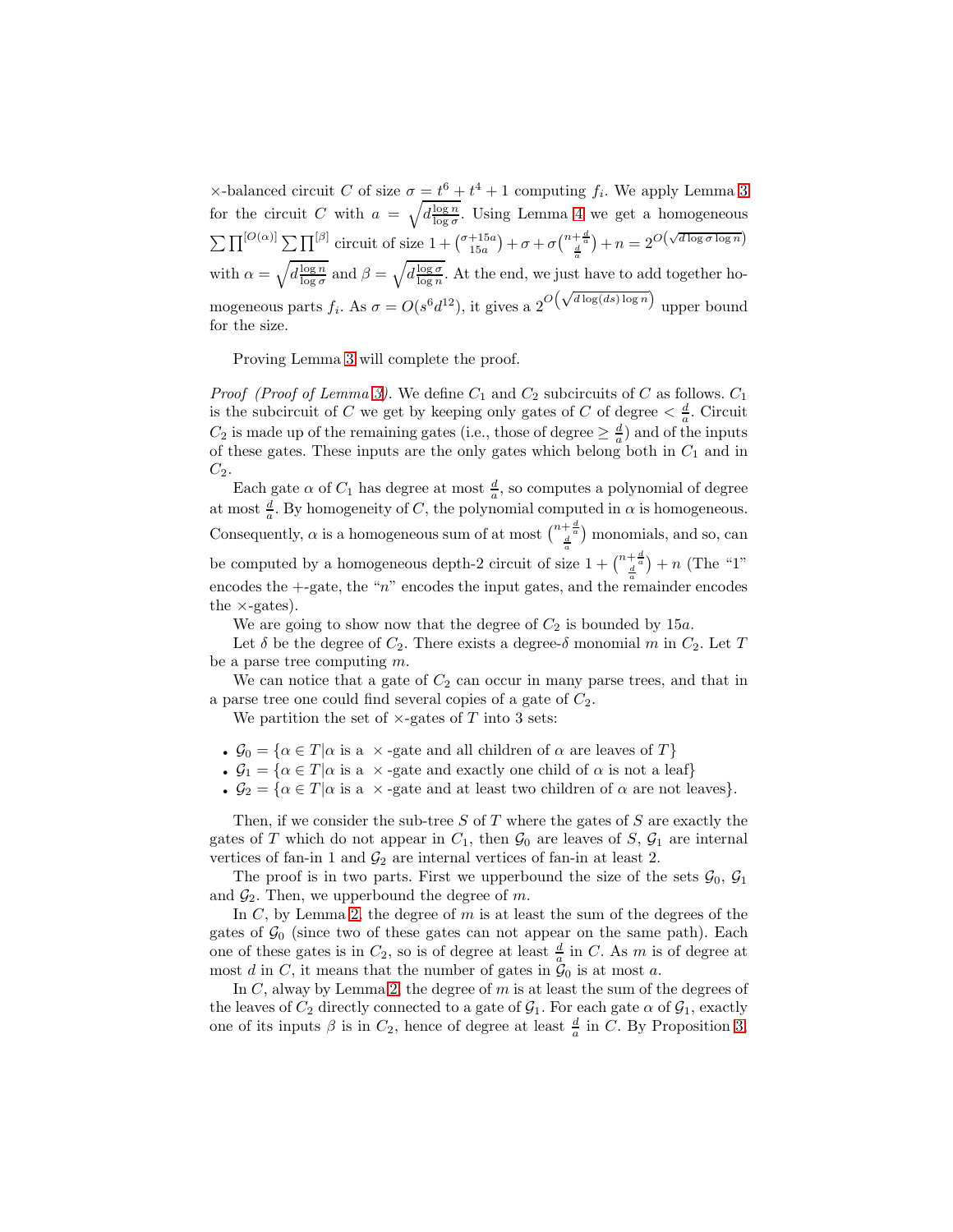the degree of  $\alpha$  is at least two times the degree of  $\beta$ , it yields that the sum of degrees of inputs of  $\alpha$  which are in  $C_1$  is also at least  $\frac{d}{a}$ . Then, the number of vertices in  $\mathcal{G}_1$  is at most a.

Finally, in a tree, the number of leaves is larger than the number of vertices of fan-in at least 2. Then in  $S$ , we get that:

$$
|\mathcal{G}_2| \leq |\mathcal{G}_0| \leq a.
$$

In  $C_2$ , the degree of the monomial m is the number of leaves labelled by a non-constant leaf in  $T$ . We match each leaf with the first  $\times$ -gate which is connected to it. As in T, the fan-in of the  $\times$ -gates is bounded by 5, the fan-in of the +-gates is bounded by 1 and each ⊙-gates add only one constant input, then the number of variable leaves connected to a particular  $\times$ -gate is at most 5. So the number of leaves in  $T$  is at most:

$$
5 \times (|\mathcal{G}_0| + |\mathcal{G}_1| + |\mathcal{G}_2|) \le 15a.
$$

This proves that the degree of  $C_2$  is at most 15a. Then, the number of inputs of  $C_2$  is bounded by the number of gates in  $C_1$  and so in C (which is  $\sigma$ ). So, there exists a depth-2 circuit which compute  $C_2$ , of size  $1 + {\binom{\sigma+15a}{15a}} + \sigma$  with as inputs the gates of  $C_1$ .

Consequently, each polynomial  $f_i$  can be computed by a homogeneous  $\sum \prod^{[a]} \sum \prod^{\left[\frac{d}{a}\right]}$  circuit of size at most  $1 + {\binom{\sigma+15a}{15a}} + \sigma + \sigma {\binom{n+\frac{d}{a}}{\frac{d}{a}}} + n$ .

#### <span id="page-11-0"></span>7 A lower bound

In  $[6]$ , it was proved that if a homogeneous depth-four circuit computing  $PERM_n$ has its bottom fan-in bounded by t, then the size of the circuit is at least  $2^{\Omega(\frac{n}{t})}$ . But what happens if bottom multiplication gates all have a large fan-in? We show that this implies a similar lower bound for the size of the circuit:

<span id="page-11-2"></span>**Theorem 3.** If C is a homogeneous  $\sum \prod \sum \prod$  circuit which computes  $\text{PERM}_n$ (or  $\mathrm{DET}_n$ ) such that the fan-in of each bottom multiplication gate is at least t, then the size of C is at least  $2^{\Omega(t \log(n))}$ .

Our approach is only based on counting the number of monomials. We begin by some definitions.

**Definition 5.** For a multivariate polynomial  $f(\mathbf{x}) = \sum_{i=1}^{m_f} a_i \mathbf{x_i}$ , we will denote  $\mathcal{M}_f$  the set  $\{x_i \mid x_i \text{ is a monomial of } f\}$ . If E is a set of polynomials, we also define  $\mathcal{M}_E = \bigcup_{f \in E} \mathcal{M}_f$ .

We can notice  $M_{\text{PERM}_n} = \{x_{1,\sigma(1)} \dots x_{n,\sigma(n)} \mid \sigma \in \mathfrak{S}_n\}$ . So,  $|M_{\text{PERM}_n}| = n!$ .

<span id="page-11-1"></span>Definition 6. Let E be a set of polynomials. Let us denote

 $E^+ = \{ f_1 + \ldots + f_m \mid m \in \mathbb{N} \text{ and } \forall i \leq m, f_i \in E \}$ and  $E^{\times k} = \{ f_1 \times \ldots \times f_m \mid m \leq k \text{ and } \forall i \leq m, f_i \in E \}$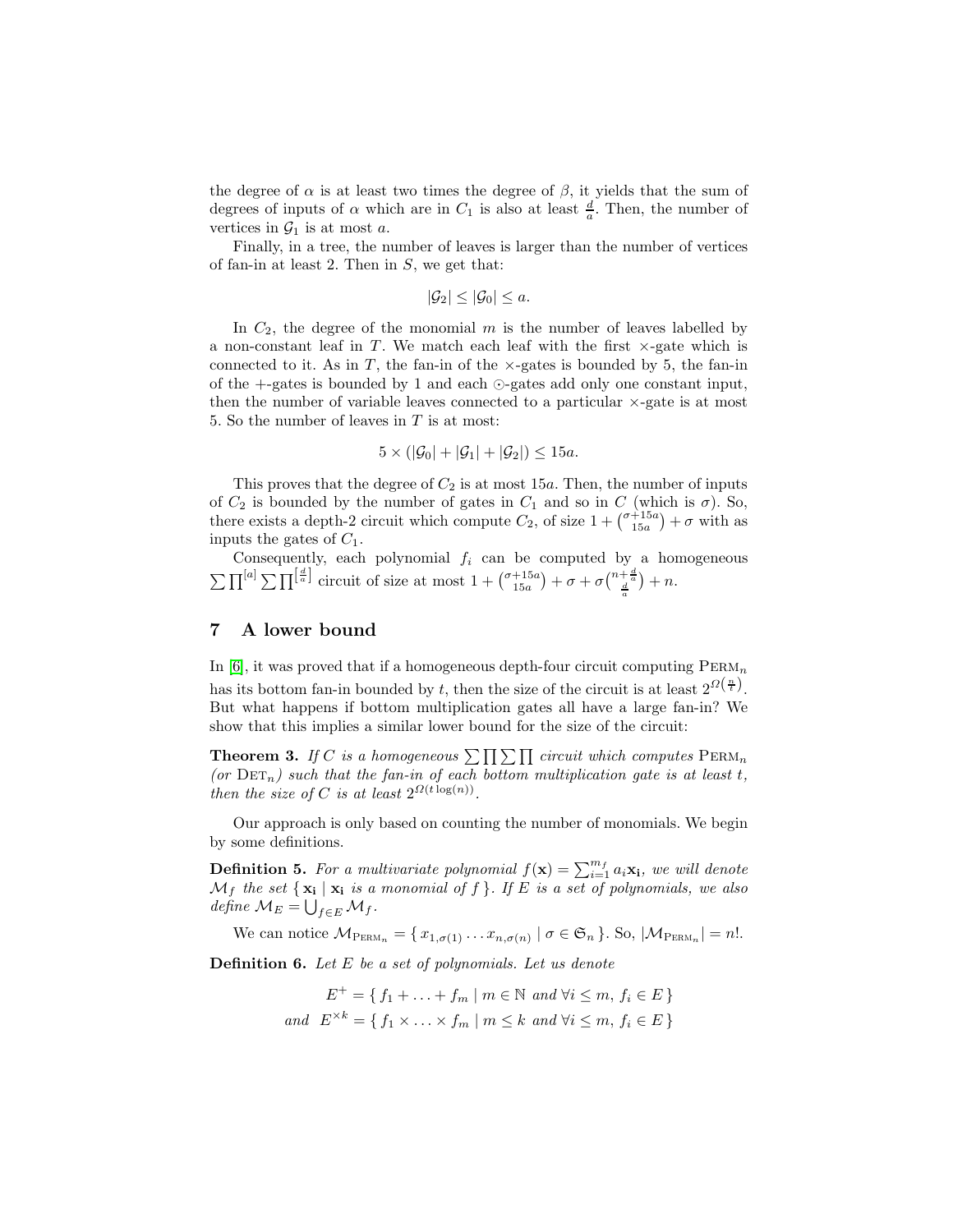**Lemma 5.** Let  $E$  be a set of polynomials. Then,

$$
\mathcal{M}_{E^+} = \mathcal{M}_E \text{ and } |\mathcal{M}_{E^{\times s}}| \leq (|\mathcal{M}_E| + 1)^s.
$$

*Proof.* If **x** is a monomial in  $\mathcal{M}_{E^+}$ , it means there exist polynomials  $f_1, \ldots, f_m$ in E such that **x** is a monomial of  $f_1 + \ldots + f_m$ . Then there exists  $i \leq m$  such that **x** is a monomial of  $f_i$  and so **x** is an element of  $\mathcal{M}_E$ . Hence  $\mathcal{M}_{E^+} \subseteq \mathcal{M}_E$ . Moreover, as  $E \subseteq E^+$ , we get  $\mathcal{M}_E \subseteq \mathcal{M}_{E^+}$ .

Moreover, if x is a monomial in  $\mathcal{M}_{E^{\times s}}$ , it means there exist polynomials  $f_1, \ldots, f_m$  in E such that **x** is a monomial of  $f_1 \times \ldots \times f_m$  with  $m \leq s$ . It implies that  $\mathbf{x} \in \{ \mathbf{x}_1 \times \ldots \times \mathbf{x}_m \mid m \leq s \text{ and } \mathbf{x}_i \in \mathcal{M}_E \}.$  That is to say,  $\mathbf{x} \in \{ \mathbf{x_1} \times \ldots \times \mathbf{x_s} \mid \text{ and } \mathbf{x_i} \in (\mathcal{M}_E \cup \{1\}) \}.$  It proves the lemma.

Let C be a  $\sum \prod \sum \prod$  circuit. The gates of the circuit are layered into five levels. Inputs are at level 0, multiplication gates at levels 1 and 3 and addition gates at levels 2 and 4. For each level  $i$ , let us denote  $s_i$  the number of gates at this level,  $t_i$  an upper bound on the fan-in of these gates and  $E_i$  the set of polynomials computed at this level.

<span id="page-12-0"></span>**Lemma 6.** Any  $\sum \prod \sum \prod$  circuit that computes  $\text{PERM}_n$  (or  $\text{DET}_n$ ) such that the fan-in of the multiplication gates at level  $\beta$  is bounded by  $v$  must have size  $\exp\left[\Omega\left(\frac{n}{v}\log(n)\right)\right].$ 

Proof. We notice that the hypothesis in the lemma about the bound of the fan-in just states that  $t_3 \leq v$ .

The polynomials in  $E_1$  are just monomials. So,  $|\mathcal{M}_{E_1}| \leq s_1$ . We have:

$$
E_4 \subseteq E_3^+, E_3 \subseteq E_2^{\times t_3} \text{ and } E_2 \subseteq E_1^+.
$$

Then by Lemma [5,](#page-11-1)

$$
|\mathcal{M}_{E_4}| \le (s_1 + 1)^{t_3} \le (s_1 + 1)^v.
$$

However, as  $PERM_n$  is an element of  $E_4$ , we also have:

$$
|\mathcal{M}_{E_4}| \geq |\mathcal{M}_{\mathrm{PERM}_n}| = n!.
$$

So,  $s_1 \ge (n!)^{\frac{1}{v}} - 1 = 2^{\Omega(\frac{n}{v} \log(n))}$ 

The result of this lemma directly implies Theorem [3.](#page-11-2)

*Proof (Proof of Theorem [3\)](#page-11-2).* Let C be a homogeneous  $\sum \prod \sum \prod$  circuit which computes  $PERM_n$  (or  $DET_n)$  such that the fan-in of each bottom gate is at least t. It implies that the degree of each gate at level 1 and 2 is at least t. As the circuit is homogeneous, the degree of a gate at level 3 is upperbounded by  $n$  and lowerbounded by t times the number of inputs of this gate. Consequently, in C, the fan-in of the multiplication gates at level 3 is bounded by  $\frac{n}{t}$ . Then Lemma [6](#page-12-0) implies the theorem.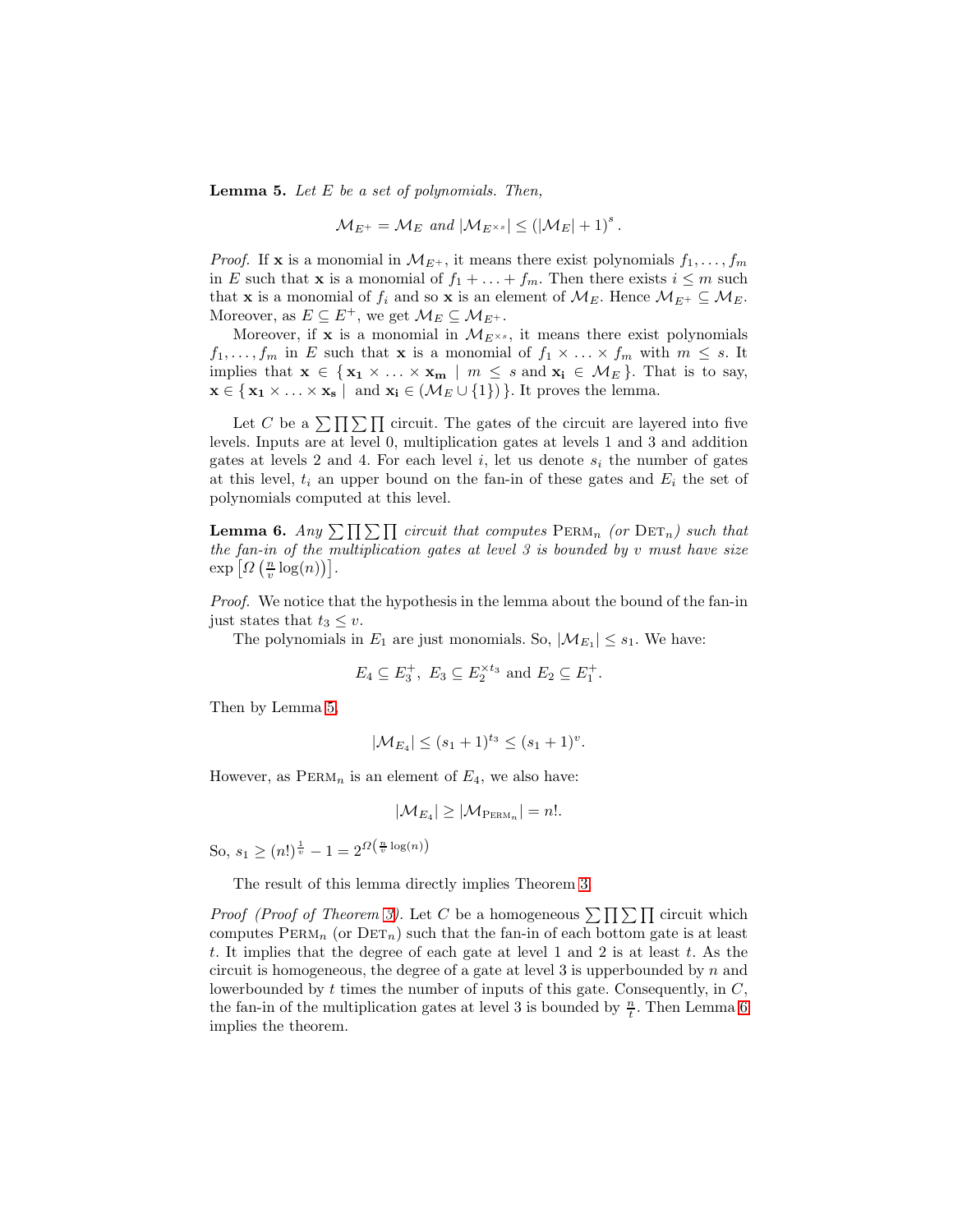In fact, for computing the determinant, we can also notice that the fan-in of multiplication gates in the depth-four circuits that we get either in [\[8\]](#page-14-0) or here in Section [6,](#page-9-2) is linear in  $\sqrt{n}$ . It implies that in this case, the bounds are tight.

**Corollary 3.** If C is a  $\sum \prod \sum \prod$  circuit which computes  $\text{DET}_n$  such that the fan-in of each bottom multiplication gate is  $\Omega(\sqrt{n})$  or such that the fan-in of each multiplication gate of level 3 is  $O(\sqrt{n})$ , then the minimal size of C is  $2^{\Theta(\sqrt{n}\log(n))}$ .

*Proof.* Koiran's result [\[8\]](#page-14-0) implies that there exist depth-four circuits for  $DET_n$ of size  $2^{O(\sqrt{n}\log n)}$  such that all multiplication gates have fan-in bounded by  $O(\sqrt{n})$ . For the lowerbound, the case where the bottom fan-in is lowerbounded by  $\Omega(\sqrt{n})$  is given by Theorem [3.](#page-11-2) The case where the fan-in of gates of level 3 is bounded by  $O(\sqrt{n})$  is given by Lemma [6.](#page-12-0)

It would be interesting to know the lower bound on the size of an homogeneous circuit computing  $DET_n$ . In [\[6\]](#page-13-0) the authors show that if the circuit is such that the fan-in of bottom gates is bounded by  $O(\sqrt{n})$ , then the size is  $2^{\sqrt{n}}$ . Here, we show that if all bottom fan-in are lowerbounded by  $\Omega(\sqrt{n})$ , then the size is  $2^{\Omega(\sqrt{n}\log n)}$ . What happens if in the circuit, there are some bottom gates with a large fan-in and some bottom gates with a small fan-in?

Question 1. Is it true that if  $\mathcal C$  is a homogeneous depth-four circuit which computes  $\mathrm{DET}_n$  then the size of C is at least  $2^{\Omega(\sqrt{n})}$ ?

## Acknowledgments

The author thanks Pascal Koiran for helpful discussions and comments on this work.

### References

- <span id="page-13-2"></span>1. M. Agrawal and V. Vinay. Arithmetic circuits: A chasm at depth four. Proceedings-Annual Symposium on Foundations of Computer Science, pages 67–75, 2008.
- <span id="page-13-1"></span>2. E. Allender, J. Jiao, M. Mahajan, and V. Vinay. Non-commutative arithmetic circuits: depth reduction and size lower bounds. Theoretical Computer Science,  $209(1-2):47 - 86, 1998.$
- <span id="page-13-4"></span>3. P. Bürgisser. Completeness and Reduction in Algebraic Complexity Theory, volume 7 in Algorithms and Computation in Mathematics. Springer, 2000.
- <span id="page-13-5"></span>4. X. Chen, N. Kayal, and A. Wigderson. Partial Derivatives in Arithmetic Complexity and Beyond. Foundations and Trends in Theoretical Computer Science, 2011.
- <span id="page-13-3"></span>5. H. Fournier, N. Limaye, G. Malod, and S. Srinivasan. Lower bounds for depth 4 formulas computing iterated matrix multiplication. In Electronic Colloquium on Computational Complexity (ECCC), 20:100, 2013.
- <span id="page-13-0"></span>6. A. Gupta, P. Kamath, N. Kayal, and R. Saptharishi. Approaching the chasm at depth four. Proceedings of the Conference on Computational Complexity (CCC), 2013.